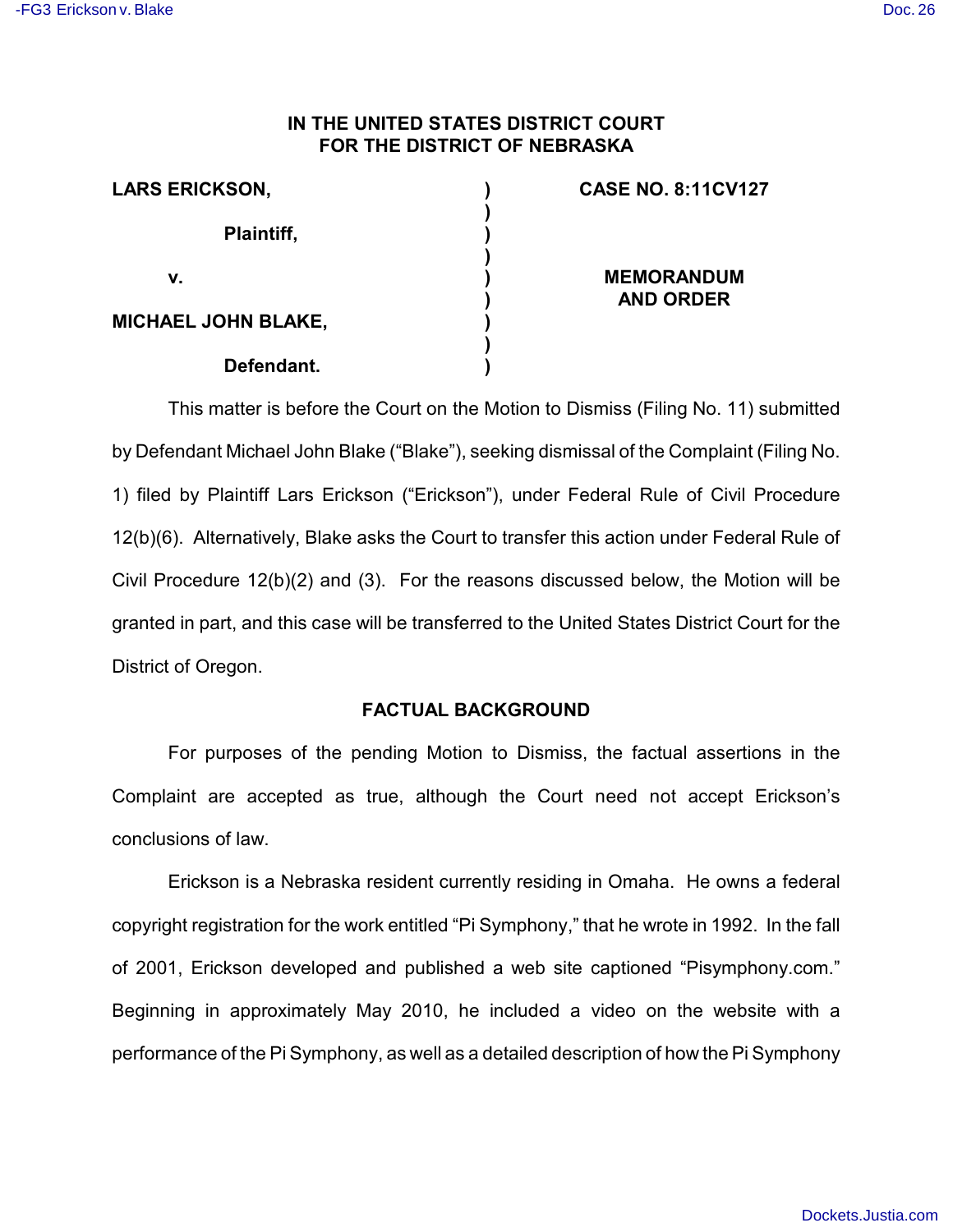was developed. A search of the terms "Melody of Pi" utilizing the Google search engine discloses his copyrighted work within the first twenty search results.

Blake is a resident of Oregon currently residing in Portland. On or about February 12, 2011, he published the work "What Pi Sounds Like" on the web site "YouTube." Upon learning about Blake's work, Erickson contacted Blake and informed him that Erickson owns a copyright in the work "Pi Symphony." Erickson told Blake that the work "What Pi Sounds Like" sounded substantially similar to his own "Pi Melody"<sup>1</sup> and infringed on his copyright. Initially, Blake agreed to work with Erickson to avoid any infringement claims, but ultimately rejected Erickson's offer to license the work. Blake then re-published his work on YouTube on or about April 1, 2011. Blake is offering for sale copies of the alleged infringing work via the ITunes and CD Baby websites. Erickson claims that Blake sells his work in the State of Nebraska, and that Erickson purchased a copy of Blake's work from iTunes within the State of Nebraska.

Erickson filed his Complaint on April 5, 2011. Count one of the Complaint alleges federal copyright infringement, claiming that Blake's work is substantially similar to Erickson's "Melody of Pi." Erickson claims that Blake's work destroys the public's identification of Erickson's work causing Erickson to suffer irreparable harm and lost profits. Count two alleges unfair competition<sup>2</sup> by creation of a likelihood of public confusion as to the original source of Erickson's work. Erickson seeks actual damages, disgorgement of

 $1$  The Complaint and abstract of the federal copyright registration refer to Erickson's work as the "Pi Symphony," although the Complaint at times uses the terms "Pi Melody."

 $2$  Whether this claim is asserted under federal or state law is unclear. Count two claims that the Court should assume pendent jurisdiction over count two because it is substantially related to Erickson's claim in count one.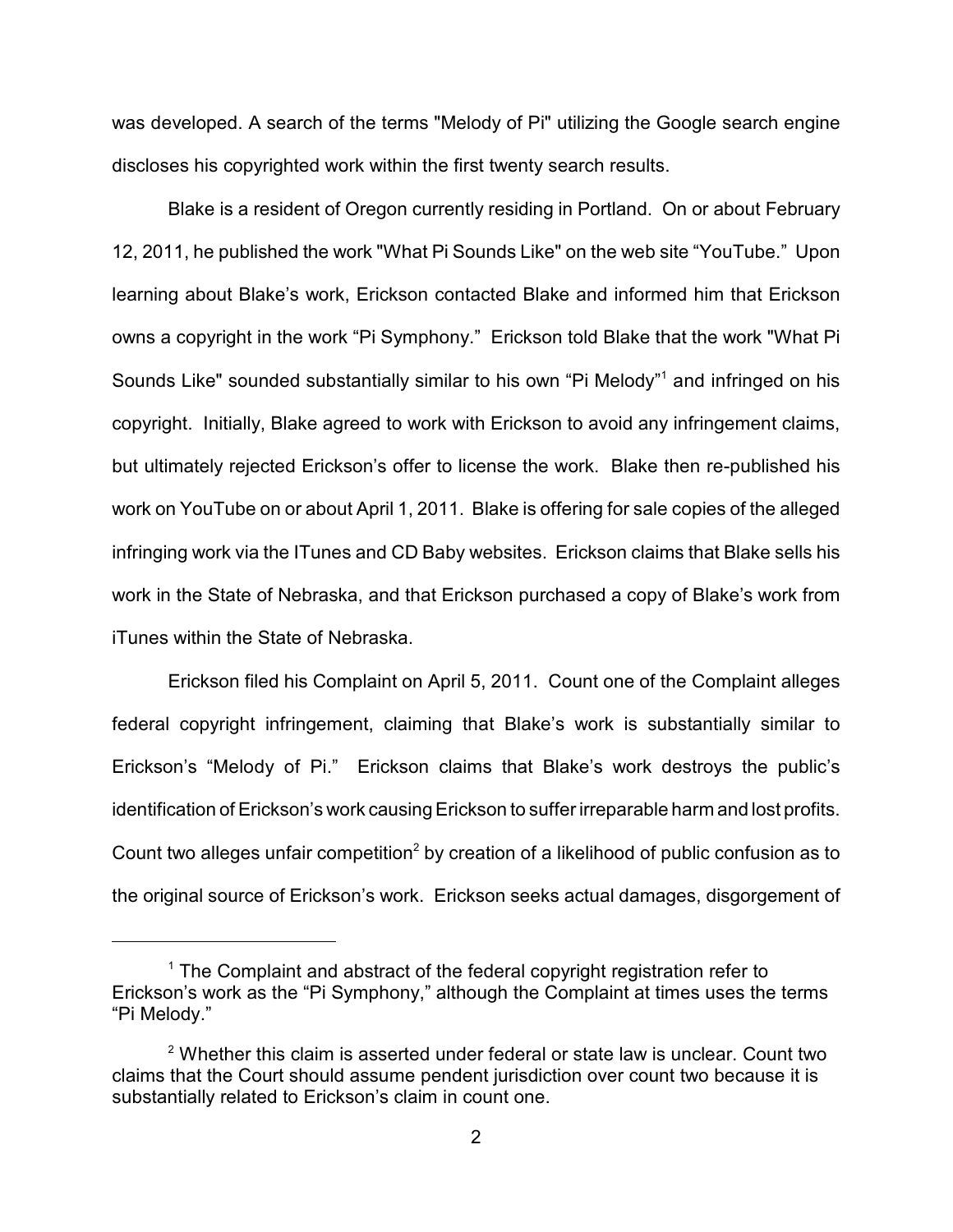profits, statutory damages, and reasonable expenses and attorneys' fees. Erickson also seeks an injunction against Blake prohibiting future infringement.

## **STANDARDS OF REVIEW<sup>3</sup>**

#### **Rule 12(b)(2)**

To survive a Federal Rule of Civil Procedure 12(b)(2) motion to dismiss for lack of personal jurisdiction, "the plaintiff must state sufficient facts in the complaint to support a reasonable inference that defendants may be subjected to jurisdiction in the forum state." *Steinbuch v. Cutler*, 518 F.3d 580, 585 (8th Cir. 2008) (citing *Dever v. Hentzen Coatings, Inc.*, 380 F.3d 1070, 1072 (8th Cir. 2004)).When jurisdiction has been challenged, "the plaintiff has the burden of proving facts supporting personal jurisdiction," *Miller v. Nippon Carbon Co., Ltd.*, 528 F.3d 1087, 1090 (8th Cir. 2008) (citing *Dever* 380 F.3d at 1072), but a plaintiff need only "establish[] a prima facie case" that personal jurisdiction exists. *Steinbuch*, 518 F.3d at 585 (citing *Johnson v. Woodcock*, 444 F.3d 953, 955 (8th Cir. 2006)).The plaintiff's showing "must be tested, not by the pleading alone, but by affidavits and exhibits presented" in support of and in opposition to the motion to dismiss for lack of personal jurisdiction. *Coen v. Coen*, 509 F.3d 900, 904-05 (8th Cir. 2007) (quoting *Dever* 380 F.3d at 1072).

 $3$  Because the Court finds personal jurisdiction lacking and venue improper, it does not reach the merits of Blake's Motion under Rule 12(b)(6). Therefore, the standard of review for that rule is not included here.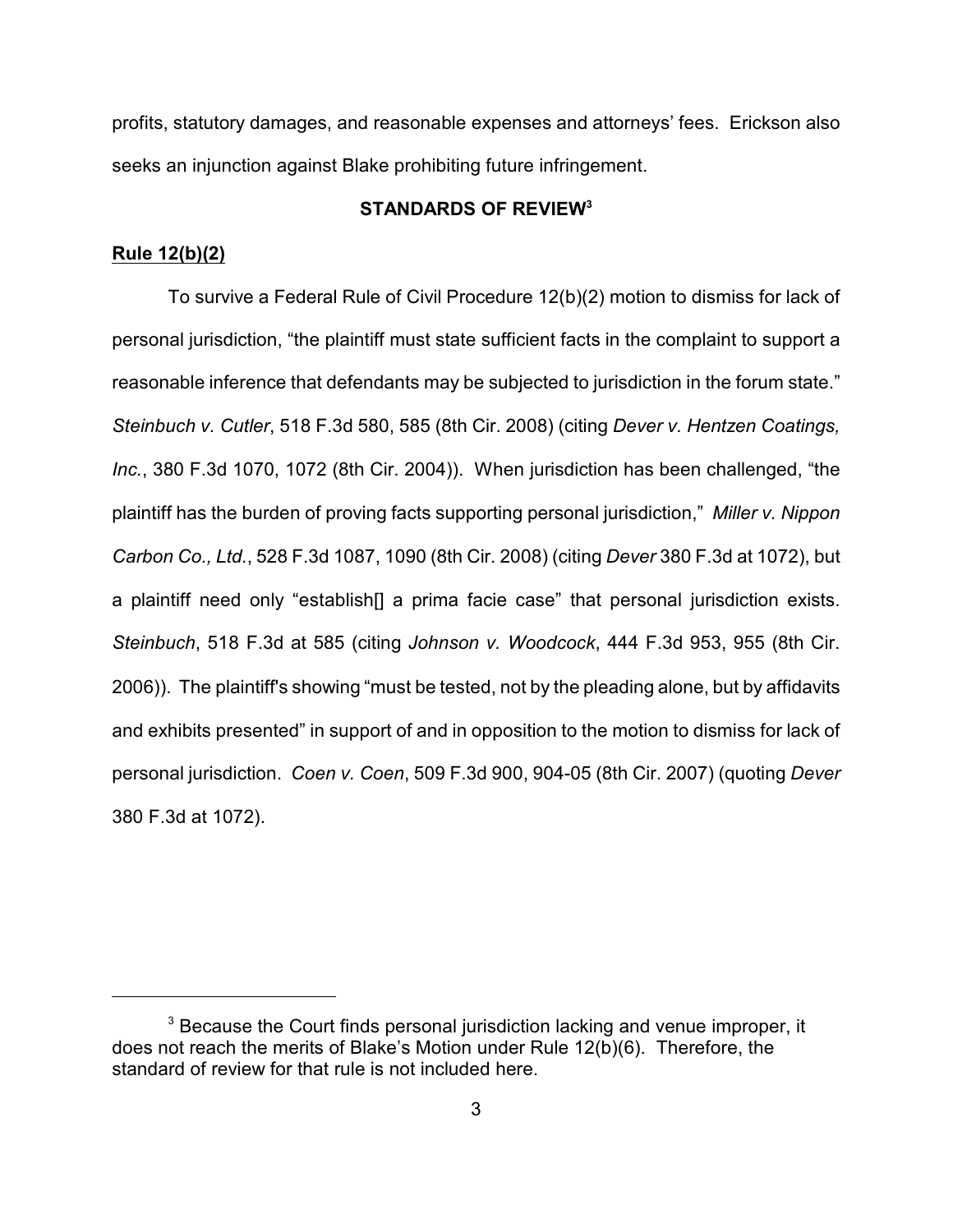# **Rule 12(b)(3)**

Fed. R. Civ. P. 12(b)(3) permits a party to raise the defense of "improper venue" by motion. When jurisdiction is based solely on diversity of citizenship, proper venue may be

found in:

 "(1) a judicial district where any defendant resides, if all defendants reside in the same State; (2) a judicial district in which a substantial part of the events or omissions giving rise to the claim occurred or a substantial part of property that is the subject of the action is situated; or (3) a judicial district in which any defendant is subject to personal jurisdiction at the time the action is commenced, if there is no district in which the action may otherwise be brought."

28 U.S.C. § 1391(a).

Venue in civil actions not founded solely on diversity of citizenship are governed by

28 U.S.C. § 1391(b). Section 1391(b) states:

A civil action wherein jurisdiction is not founded solely on diversity of citizenship may, except as otherwise provided by law, be brought only in (1) a judicial district where any defendant resides, if all defendants reside in the same State, (2) a judicial district in which a substantial part of the events or omissions giving rise to the claim occurred, or a substantial part of property that is the subject of the action is situated, or (3) a judicial district in which any defendant may be found, if there is no district in which the action may otherwise be brought.

28 U.S.C. § 1391(b).

Civil actions arising under any federal statute "relating to copyrights or exclusive

rights in mask works or designs may be instituted in the district in which the defendant or

his agent resides or may be found." 28 U.S.C. § 1400(a).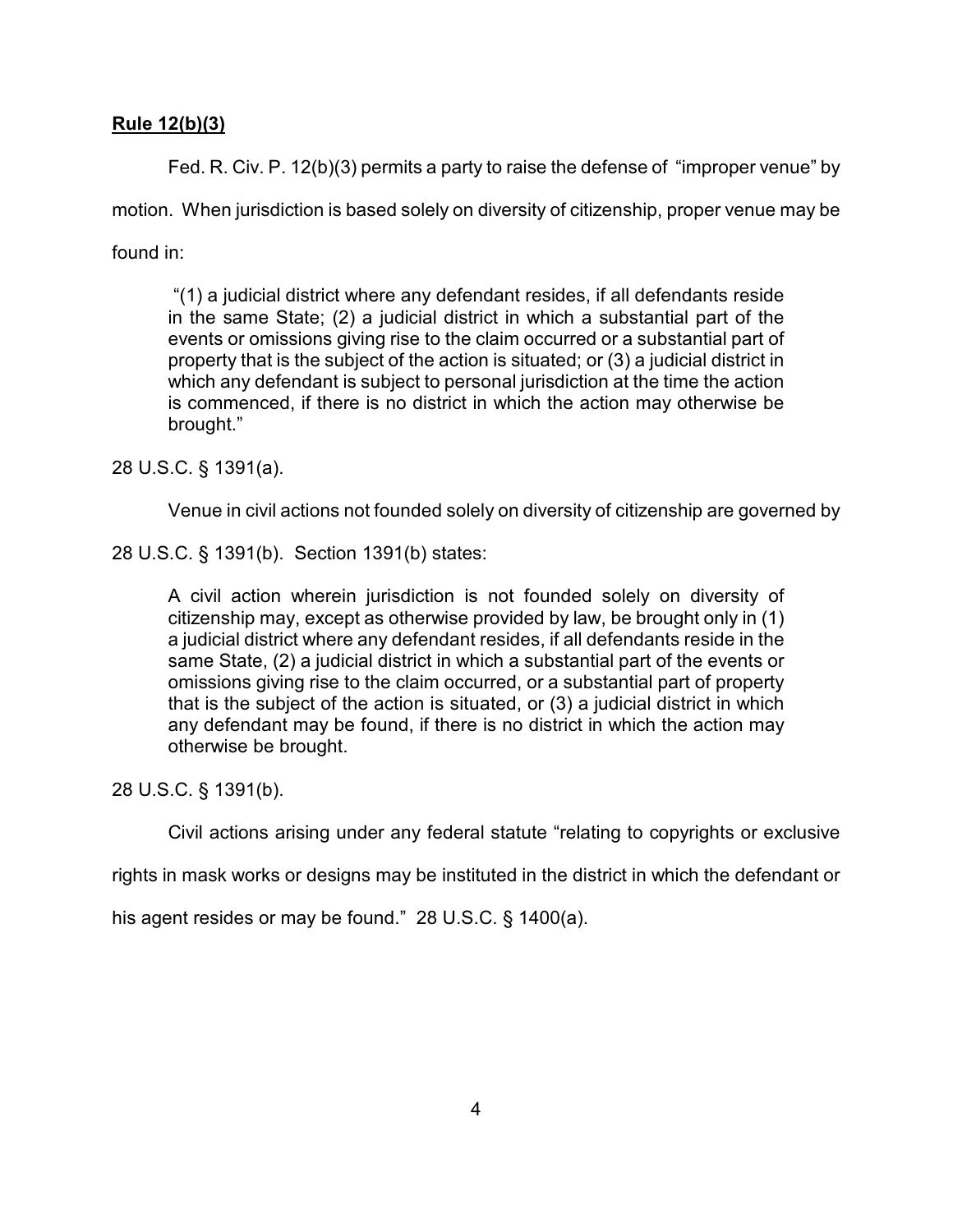#### **DISCUSSION**

#### **Personal Jurisdiction over Blake**

In determining whether this Court has personal jurisdiction over a nonresident defendant, two issues are presented: (1) whether the requirements of the Nebraska longarm statute are satisfied and (2) whether the exercise of jurisdiction over this Defendant will violate the Due Process Clause of the Fourteenth Amendment. *Coen*, 509 F.3d at 905 (citing *Dakota Indus., Inc. v. Ever Best Ltd.*, 28 F.3d 910, 915 (8th Cir. 1994)). Nebraska's long-arm statute, Neb. Rev. Stat. § 25-536,<sup>4</sup> has been interpreted to extend jurisdiction over nonresident defendants to the fullest degree allowed by the Due Process Clause of the United States Constitution. *Wagner v. Unicord Corp.*, 526 N.W.2d 74, 77 (Neb. 1995). Thus, the Court need only determine whether the assertion of jurisdiction in this case offends constitutional limits.

"The touchstone of the due-process analysis remains whether the defendant has sufficient 'minimum contacts with [the forum state] such that the maintenance of the suit

A court may exercise personal jurisdiction over a person:

 $4$ Neb. Rev. Stat. § 25-536 provides:

<sup>(1)</sup> W ho acts directly or by an agent, as to a cause of action arising from the person:

<sup>(</sup>a) Transacting any business in this state;

<sup>(</sup>b) Contracting to supply services or things in this state;

<sup>(</sup>c) Causing tortious injury by an act or omission in this state;

<sup>(</sup>d) Causing tortious injury in this state by an act or omission outside this state if the person regularly does or solicits business, engages in any other persistent course of conduct, or derives substantial revenue from goods used or consumed or services rendered, in this state;

<sup>(</sup>e) Having an interest in, using, or possessing real property in this state; or

<sup>(</sup>f) Contracting to insure any person, property, or risk located within this state at the time of contracting; or

<sup>(2)</sup> W ho has any other contact with or maintains any other relation to this state to afford a basis for the exercise of personal jurisdiction consistent with the Constitution of the United States.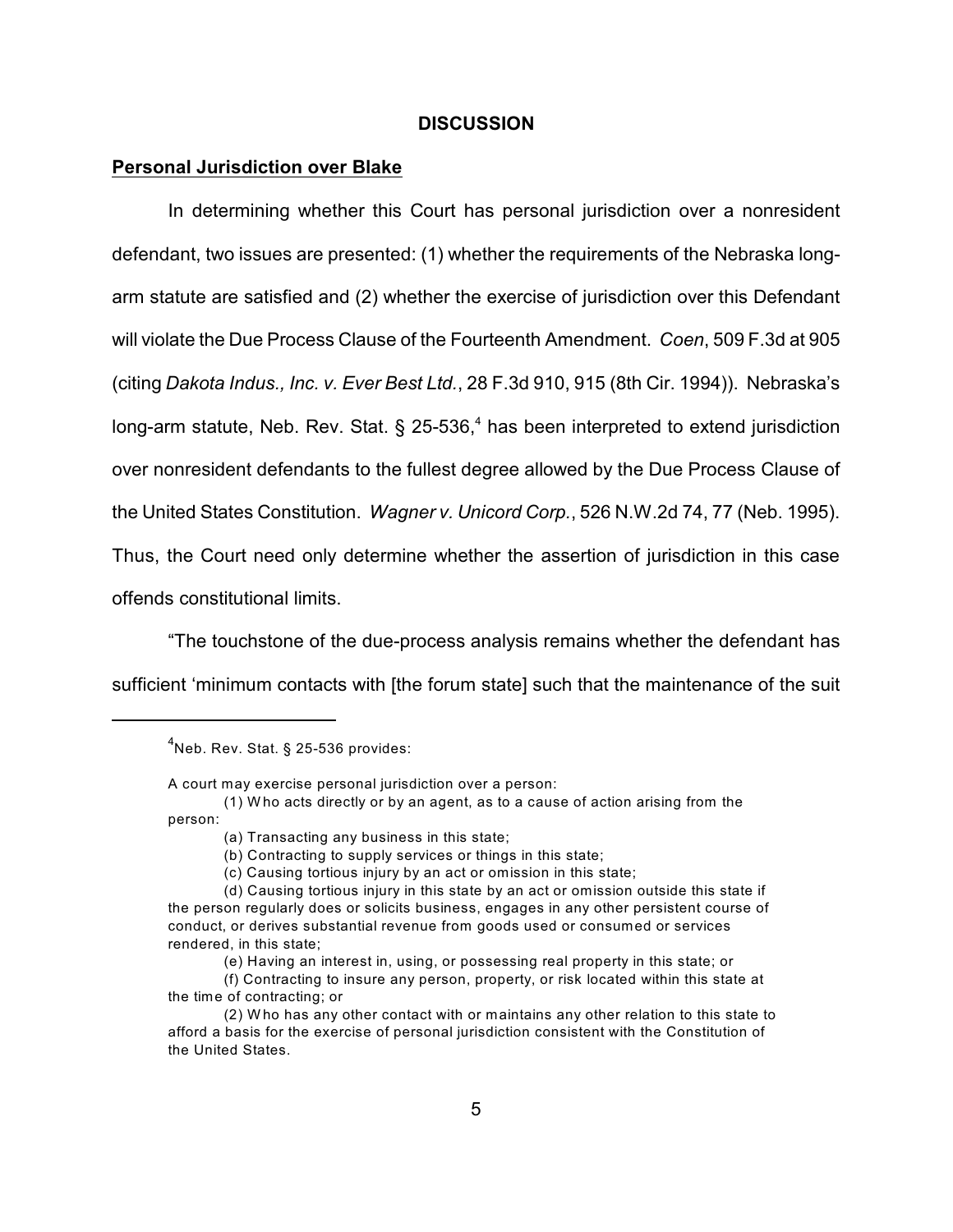does not offend'traditional notions of fair play and substantial justice.'" *Viasystems, Inc. v. EBM-Papst St. Georgen GmbH & Co.*, No 10-2460, — F.3d —, 2011 WL 2899147, at \*3 (8th Cir. July 21, 2011) (quoting *International Shoe Co. v. Washington*, 326 U.S. 310, 316 (1945)). "The fundamental inquiry is whether the defendant has 'purposefully availed' itself of the 'benefits and protections' of the forum state . . . , to such a degree that it 'should reasonably anticipate being haled into court there.'" *Id.* (quoting *Burger King Corp. v. Rudzewicz*, 471 U.S. 462, 474-76 (1985); and*World–Wide Volkswagen Corp. v. Woodson*, 444 U.S. 286, 291 (1980)). "The Supreme Court has set forth two theories for evaluating minimum contacts, general jurisdiction and specific jurisdiction." *Dever v. Hentzen Coatings, Inc.*, 380 F.3d 1070, 1073 (8th Cir. 2004). "Under the theory of general jurisdiction, a court may hear a lawsuit against a defendant who has 'continuous and systematic' contacts with the forum state, even if the injuries at issue in the lawsuit did not arise out of the defendant's activities directed at the forum." *Id.* (citing *Helicopteros Nacionales de Columbia, S.A. v. Hall*, 466 U.S. 408, 415-16 (1984)). "In contrast, specific jurisdiction is viable only if the injury giving rise to the lawsuit occurred within or had some connection to the forum state." *Id.* (citing *Hall*, 466 U.S. at 414). Erickson does not claim that Blake is subject to general jurisdiction in Nebraska, thus, the Court need only look to whether it may exercise specific jurisdiction over Blake.

 "Once it has been decided that a defendant purposefully established minimum contacts within the forum State, these contacts may be considered in light of other factors to determine whether the assertion of personal jurisdiction would comport with "fair play and substantial justice." *Burger King Corp.*, 471 U.S. at 476 (quoting *International Shoe*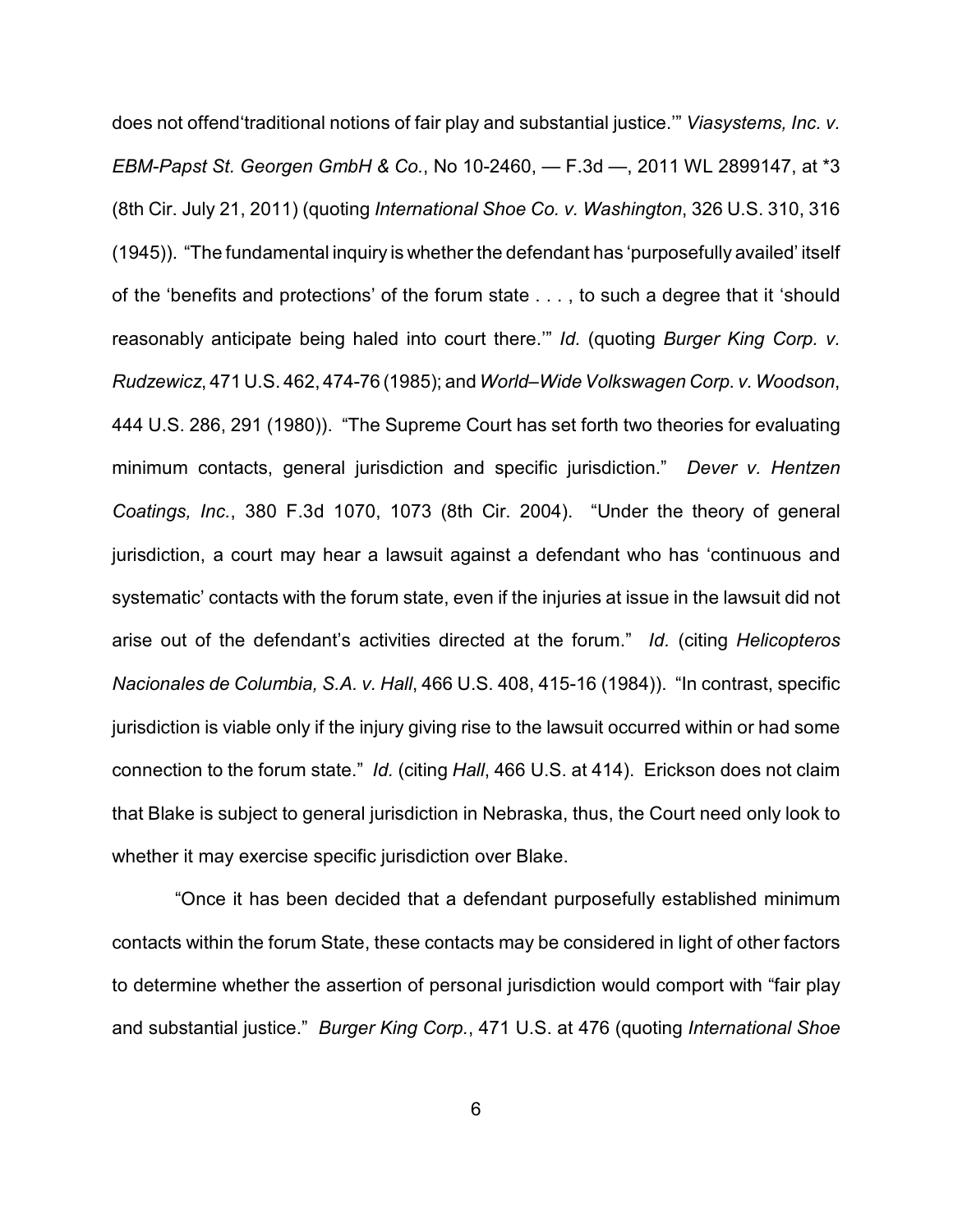*Co.*, 326 U.S. at 320). *See also Dever*, 380 F.3d at 1073. In light of the foregoing principles, the Eighth Circuit "instruct[s] courts to consider the following factors when resolving a personal jurisdiction inquiry: (1) the nature and quality of a defendant's contacts with the forum state; (2) the quantity of such contacts; (3) the relation of the cause of action to the contacts; (4) the interest of the forum state in providing a forum for its residents; and (5) the convenience of the parties." *Dever*, 380 F.3d at 1073-74 (internal quotation marks, brackets, and citation omitted). *See also Sybaritic, Inc. v. Interport Intern., Inc.*, 957 F.2d 522, 524 (8th Cir. 1992) (explaining that this five-factor framework "incorporates the notions of both 'minimum contacts' and 'fair play and substantial justice'"). The parties do not specifically address the factors in their arguments, but the Court's own analysis of the factors demonstrates that it lacks personal jurisdiction over Blake.

### *1. Nature and Quality of Blake's Contacts with Nebraska*

Erickson alleges that Blake's contacts with Nebraska are (1) uploading his infringing work "What Pi Sounds Like" on YouTube, (2) placing the work for sale by download on iTunes and CD Baby, because both are generally accessible to all states, and (3) continuing to violate copyright law after failed negotiations with a Nebraska resident. Further, Erickson claims that Blake derives income from Nebraska resulting in the sale of his work on iTunes. Erickson has provided no evidence or allegation of such income, however, other than his own purchase of Blake's work. Last, there is no indiction that Blake availed himself of the laws of Nebraska when negotiating a license agreement with Erickson. These contacts are at most, "random, fortuitous, [and] attenuated," and do not give rise to the requisite level of contacts necessary to satisfy the constitutional requirements of due process. *Steinbuch,* 518 F.3d at 586 (internal quotations omitted).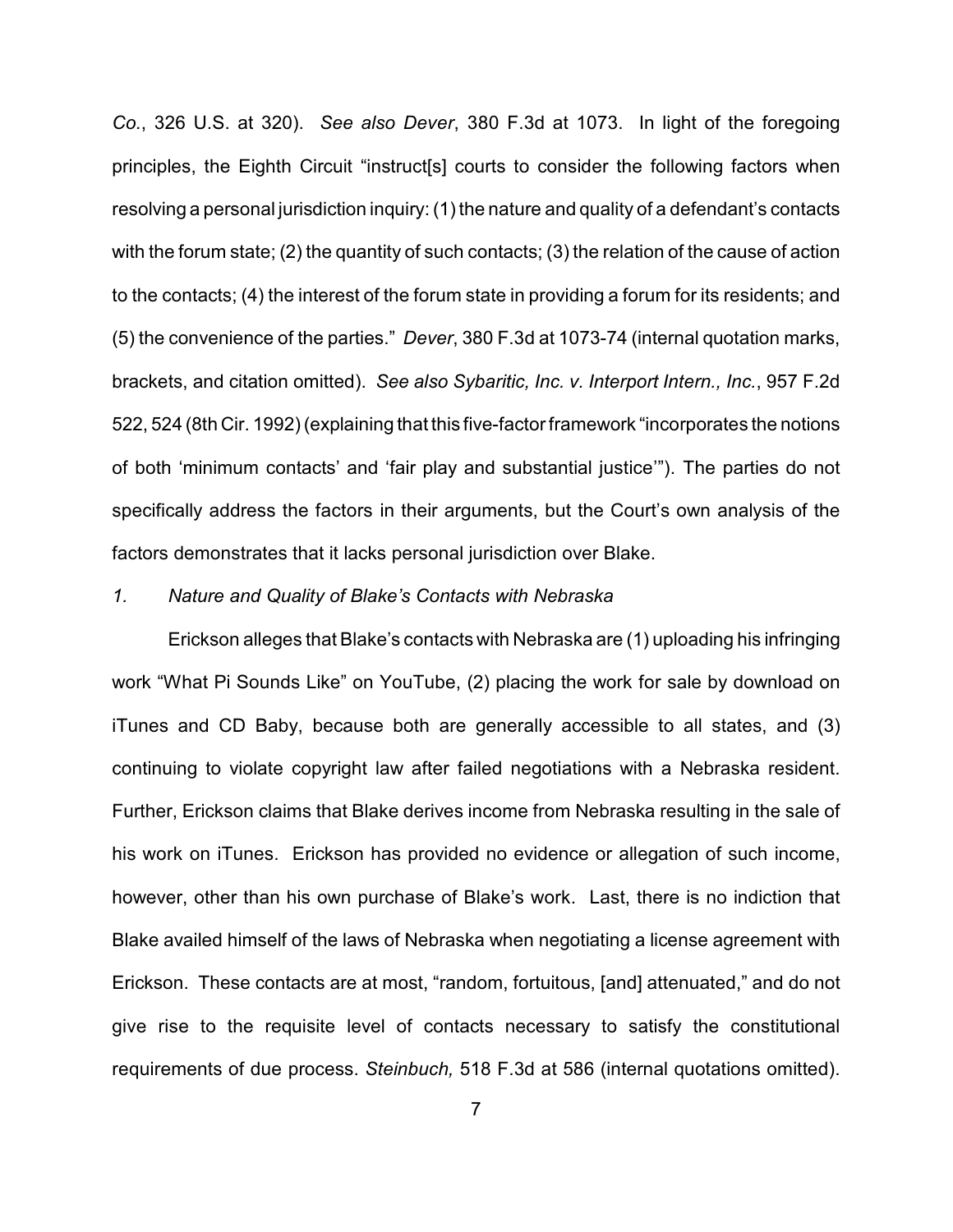Therefore, the Court concludes that the nature and quality of Blake's contacts with Nebraska do not suffice to subject Blake to the jurisdiction of this Court.

### *2. Quantity of Blake's Contacts With Nebraska*

Blake has never been in Nebraska. Erickson claims that the posting of Blake's work "on iTunes and YouTube was clearly a business related activity that was guaranteed to yield internet consumers nationwide, which logically includes the location of the copyright owner in Nebraska." (Pl. Br., Filing No. 21, at 7.) The Court concludes that this conduct does not demonstrate that Blake purposefully availed himself of the privilege of conducting activities within the state of Nebraska. *Burger King,* 471 U.S. at 475. As stated above, the only evidence or allegation of income received by Blake from Nebraska is Erickson's own purchase of a single copy of Blake's work on iTunes. To conclude that Blake must be subject to personal jurisdiction in Nebraska based on such contacts would offend the "traditional notions of fair play and substantial justice." *International Shoe Co.*, 326 U.S. at 316. The quantity of Blake's contacts with the forum state are *de minimus*, at most.

#### *3. The Relationship Between the Cause of Action and Blake's Contacts in Nebraska*

Erickson's argument for the relationship of Blake's contact to Erickson's cause of action is based on two theories. First, Erickson argues that Blake knew that the brunt of the effects of uploading his work would be felt by Erickson in Nebraska. This theory is based on the "effects test" set forth in *Calder v. Jones*, 465 U.S. 783 (1984). The effects test allows "personal jurisdiction over non-resident defendants whose acts are performed for the very purpose of having their consequences felt in the forum state." *Dakota Indus., Inc. v. Dakota Sportswear, Inc.,* 946 F.2d 1384, 1390-91 (8th Cir. 1991) (internal quotations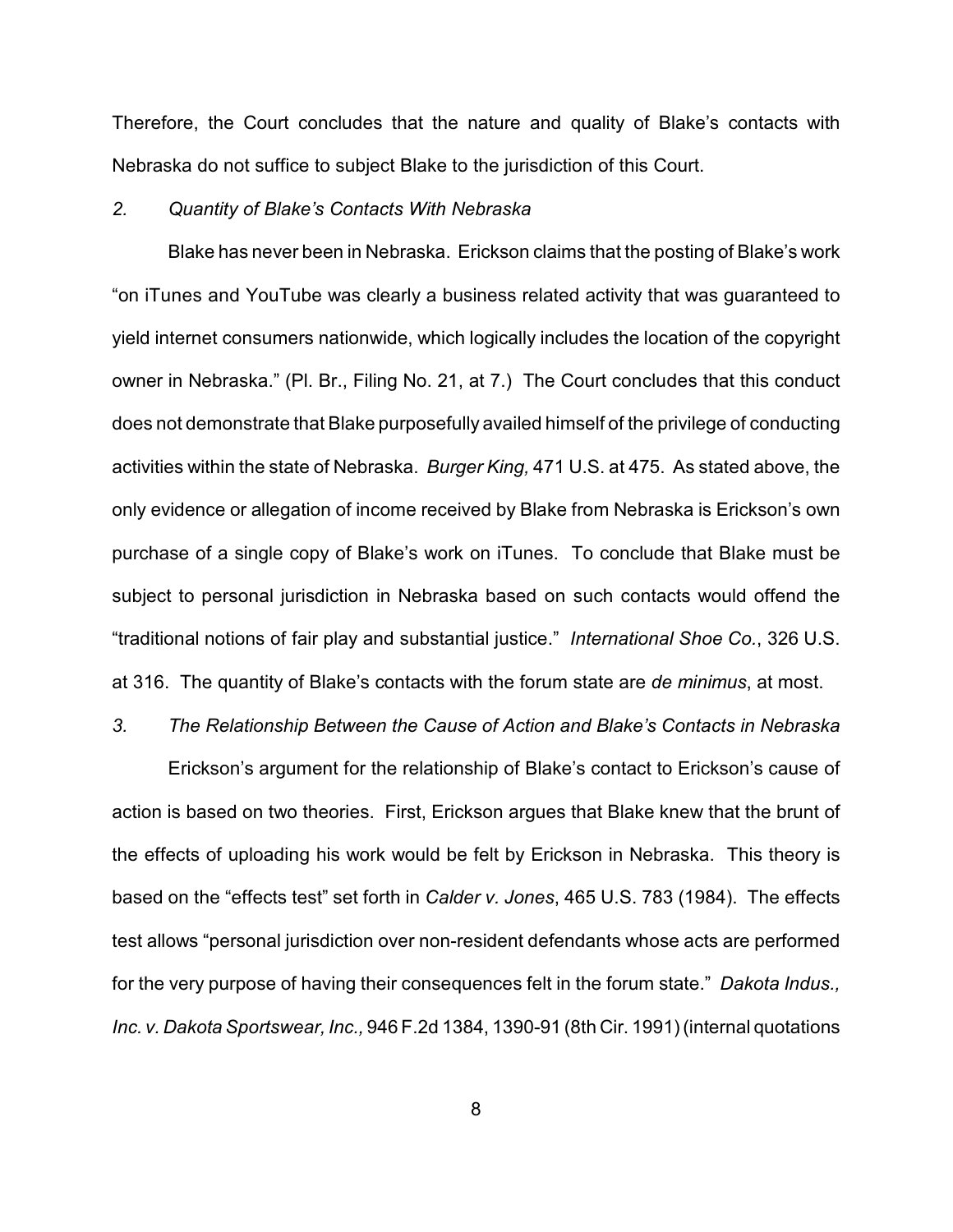omitted); *see also Calder v. Jones*, 465 U.S. 783, 789-90 (1984); *Coen v. Coen*, 509 F.3d 900, 906 (8th Cir. 2007) (quoting *Finley v. River North Records, Inc*., 148 F.3d 913, 916 (8th Cir. 1998)). If a defendant's intentional acts are aimed at a particular forum with knowledge that the brunt of the injury caused by those acts would be suffered in that forum, then the defendant must reasonably anticipate being haled into court in that forum. *See Denenberg v. Ruder*, No. 8:05CV215, 2006 WL 379614, at \*3-4 (D. Neb. Feb 15, 2006) (discussing *Denenberg v. Berman*, No. 4:02CV7 (D. Neb. Dec. 20, 2002)).

Erickson does not claim that Blake initially posted his video on YouTube with knowledge that it would affect Erickson's copyright. Erickson, however, argues that Blake knew or should have known that selling a work on iTunes, and posting a work on YouTube that infringed on a Nebraska resident's copyright would result in injury to the copyright holder in Nebraska. Erickson claims that Blake became aware of the effects in Nebraska after Erickson contacted Blake in response to Blake's YouTube video. These arguments insufficiently allege that Blake knew the brunt of any injury he caused would be felt in Nebraska. In *Calder*, the plaintiff claimed that she had been libeled by the *National Enquirer*, a Florida-based newspaper with a national circulation. 465 U.S. at 784. The Supreme Court in *Calder* found that the defendants' intent to direct its activities to the forum state could be inferred from the defendants' knowledge that (1) the article it published would have a "potentially devastating impact" on the plaintiff, and (2) the "brunt" of that injury would be felt in California, where the publication had its largest circulation. *Calder*, 465 U.S. at 788-89.

9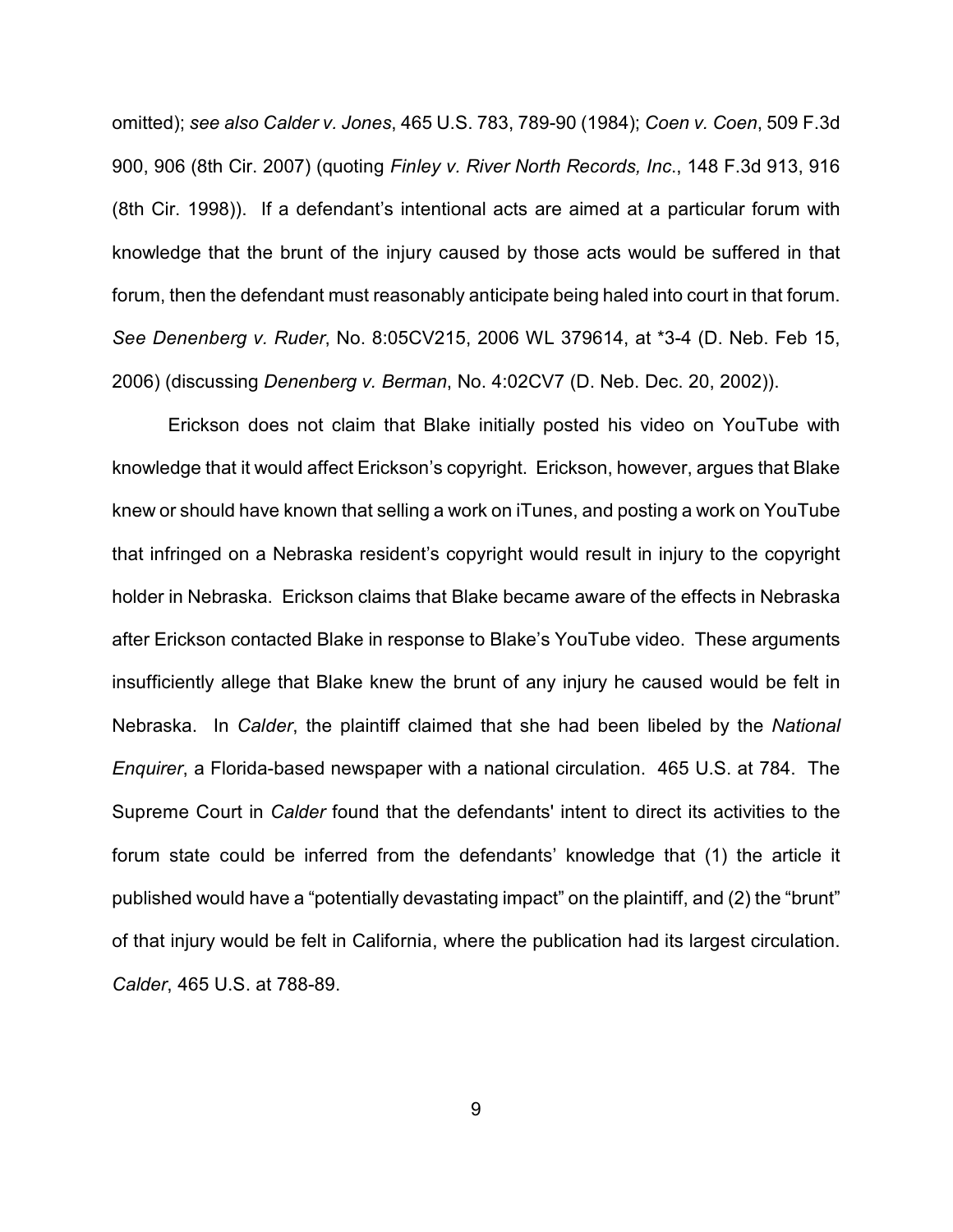In contrast, there is no allegation and no evidence that Blake was aware that Erickson was a resident of Nebraska. Erickson argues that, "[a]s alleged in the Complaint and corroborated by Mr. Blake's declaration, Mr. Blake was and is currently aware of the fact that Mr. Erickson resides in Nebraska and was therefore aware that the entirety of the harm from Mr. Blake's actions would fall in Nebraska." The Complaint alleges that when Erickson became aware of Blake's work, he contacted Blake "and informed him that Plaintiff owns a copyright in and to the work Pi Symphony." (Compl. ¶ 9.) There is no other reference in the Complaint to Blake's awareness of Erickson's residency. Blake's declaration (Filing No. 13-1) likewise makes no reference to his knowledge of Erickson's residency. The Court cannot infer Blake's knowledge simply because he was contacted by Erickson. No allegations or evidence suggest that Blake was aware that Erickson was a Nebraska resident.

Even if Blake was aware that Erickson was a Nebraska resident, no evidence suggests Blake knew the brunt of any injury would be felt in Nebraska. In *Calder*, the defendant knew that its actions would have a significant impact in California. *Calder*, 465 U.S. at 788-89 ("In sum, California is the focal point both of the story and of the harm suffered. . . [Defendants] knew that the brunt of that injury would be felt by respondent in the State in which she lives and works and in which the National Enquirer has its largest circulation."). The Supreme Court in *Calder* reasoned that the defendant should have expected the "brunt" of the injury to occur in California because that is where the defendant's publication received the widest circulation. *Calder*, 465 U.S. at 788-89, Erickson has offered no equivalent argument or evidence to substantiate his claim that

10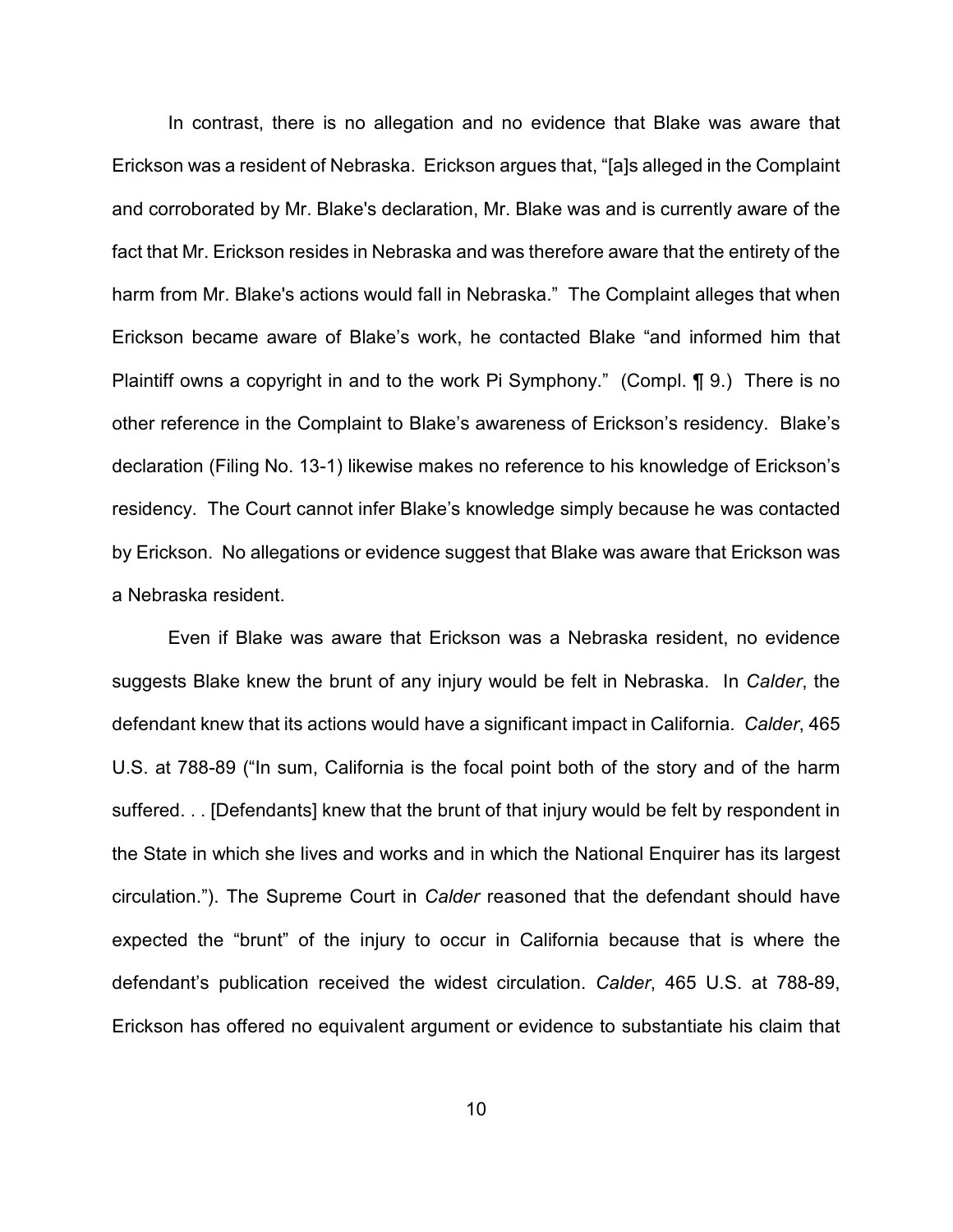Blake should have expected the brunt of Erickson's injuries to occur in Nebraska. Therefore, the *Calder* "effects test" does not establish jurisdiction over Blake.

Erickson's second theory argues that Blake is subject to jurisdiction in Nebraska because he uploaded his work to YouTube and for sale on iTunes. Erickson argues that these were business related activities designed to generate internet customers nationwide, including customers in Nebraska. In evaluating the question of whether activities on generally accessible web-based platforms should subject a defendant to specific personal jurisdiction, the Eighth Circuit has adopted the *Zippo* analytical framework. *Lakin v. Prudential Sec., Inc.*, 348 F.3d 704, 711 (8th Cir. 2003) ("We agree with our sister circuits that the *Zippo* model is an appropriate approach in cases of specific jurisdiction -, *i.e.*, ones in which we need only find 'minimum contacts.'"). In *Lakin*, the Eighth Circuit Court applied the following analysis to determine whether a defendant's website subjected the defendant to specific personal jurisdiction:

At one end of the spectrum are situations where a defendant clearly does business over the Internet. If the defendant enters into contracts with residents of a foreign jurisdiction that involve the knowing and repeated transmission of computer files over the Internet, personal jurisdiction is proper. At the opposite end are situations where a defendant has simply posted information on an Internet Web site which is accessible to users in foreign jurisdictions. A passive Web site that does little more than make information available to those who are interested in it is not grounds for the exercise [of] personal jurisdiction. The middle ground is occupied by interactive Web sites where a user can exchange information with the host computer. In these cases, the exercise of jurisdiction is determined by examining the level of interactivity and commercial nature of the exchange of information that occurs on the Web site.

*Id.* at 710-11 (quoting *Zippo Manufacturing Co. v. Zippo Dot Com, Inc.*, 952 F.Supp.

1119, 1124 (W.D.Pa. 1997)).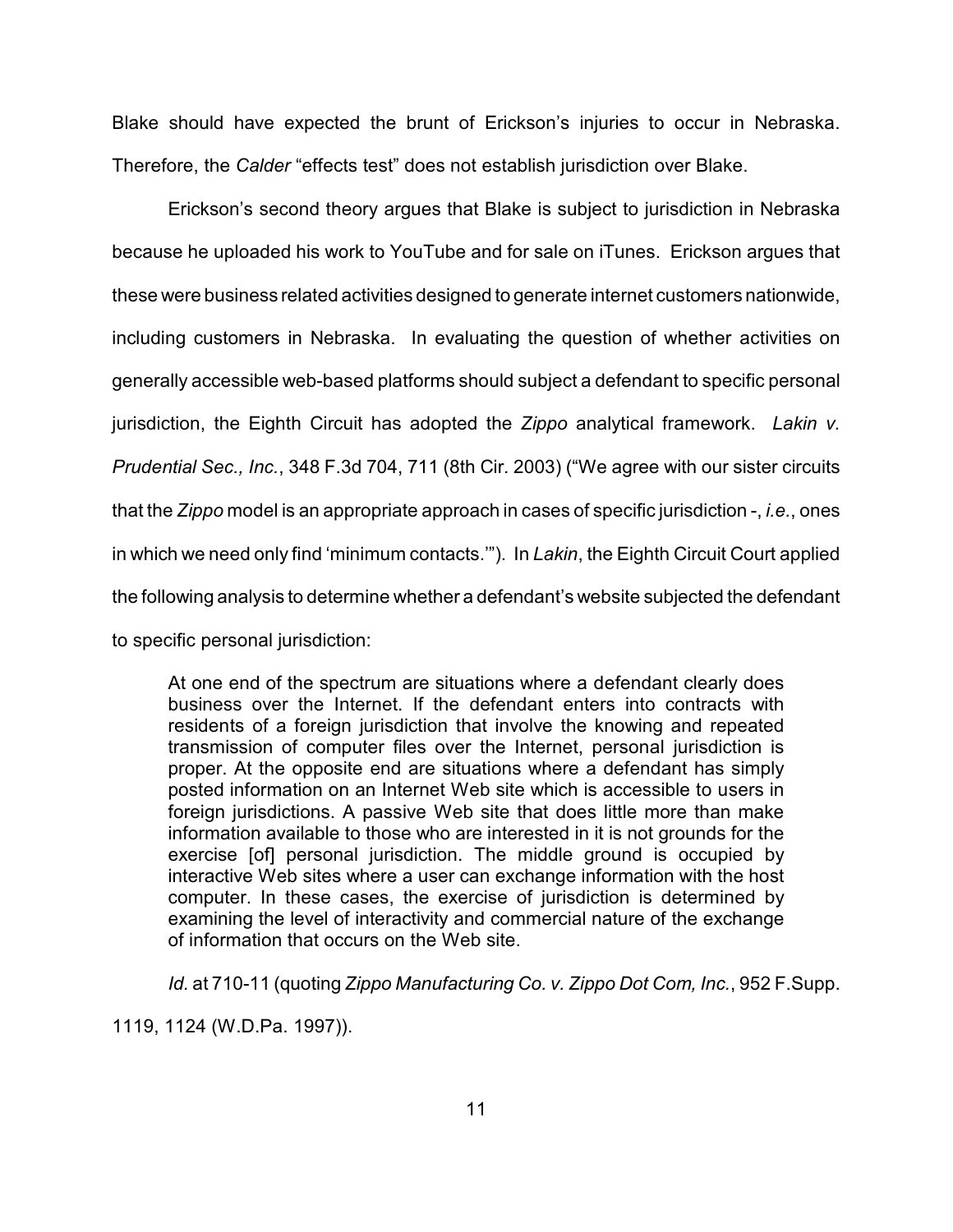Applying the *Zippo* framework to the present case, the Court concludes that Blake's web-based activities are analogous to a "passive Web site that does little more than make information available to those who are interested in it [and] is not grounds for the exercise [of] personal jurisdiction." *Zippo*, 952 F.Supp. at 1124. Although Blake makes his work generally available on iTunes, there is no allegation that he derives substantial revenue from sales in Nebraska. The allegation of a single sale of Blake's work in Nebraska is an insufficient basis for jurisdiction. *See Pangaea, Inc. v. Flying Burrito, LLC*, No. 11-0000, — F.3d —, 2011 WL 3241859, at \*5 n. 5 (8th Cir. August 1, 2011). There is no allegation that as a result of his sales on iTunes and CD Baby, that Blake reaches out to any specific jurisdiction, or that he is ever aware of the location of individuals who purchase his work. The Court is unable to conclude that placing Blake's work on iTunes and CD Baby, without more, is sufficient to confer jurisdiction over him in Nebraska. Further, Blake's work posted on YouTube does little more than make information accessible to those interested. Such a passive internet use does not give this Court personal jurisdiction over Blake.

# *4. Nebraska's Interest in Providing a Forum for its Residents and Convenience of the Parties*

While Nebraska may have an interest in providing a forum for its residents, "that interest does not overcome the substantial inconvenience for the parties" to litigate in Nebraska. *Miller*, 528 F.3d at 1092 ("The inconvenience to the parties and their witnesses, under the facts of this case, is a factor that militates against [the plaintiff] for purposes of establishing personal jurisdiction over[the defendant]."). Blake is unemployed and his family receives food stamp assistance. (Blake Decl., Filing No. 25-1 ¶ 1.) Requiring Blake to defend a lawsuit in Nebraska would be an undue burden on Blake given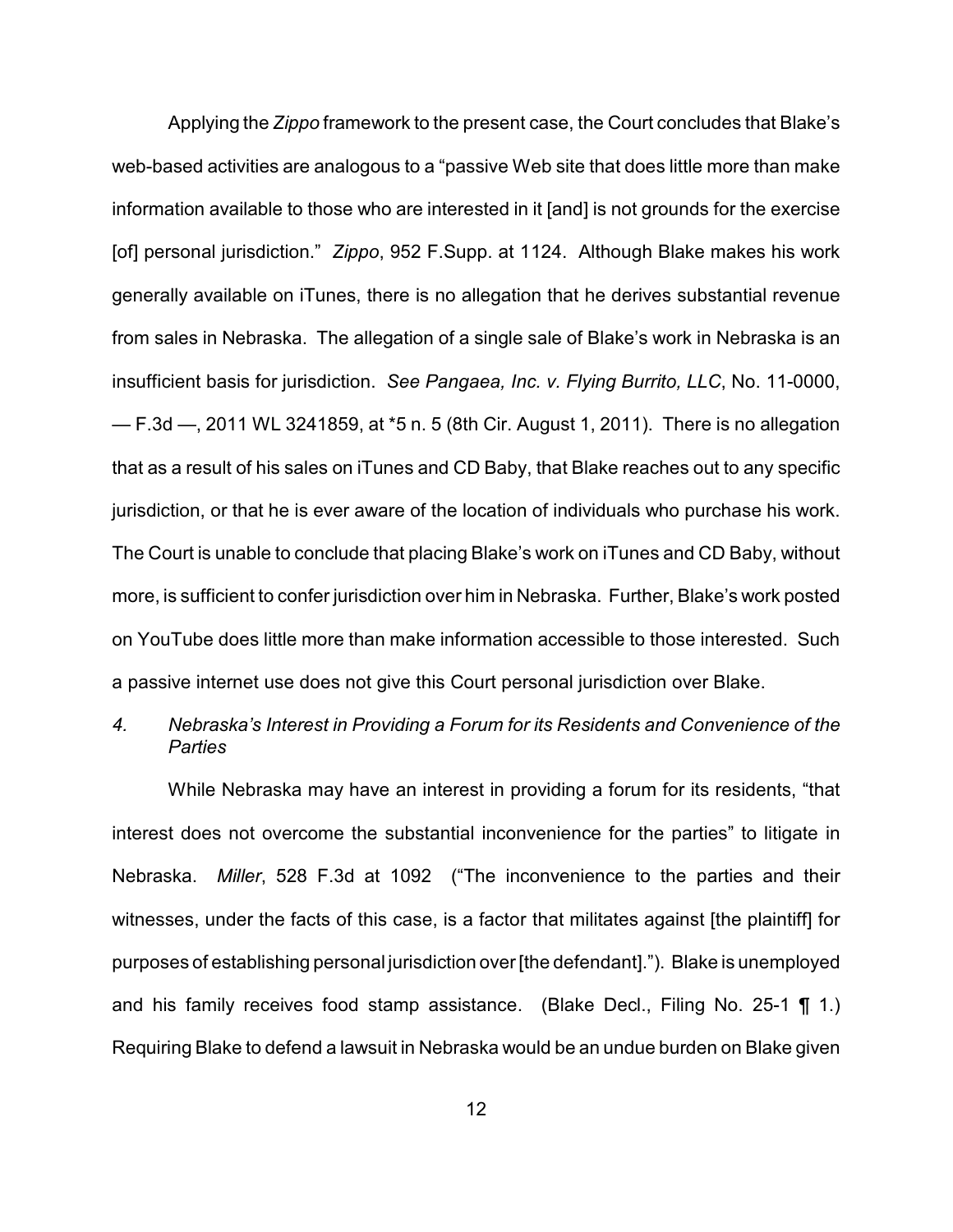the minimal contacts he has with Nebraska. Any interest Nebraska may have in this litigation does not outweigh the undue burden that would be imposed on Blake if he were required to litigate in this forum.

After giving due consideration to the foregoing factors and principles, the Court concludes that "minimum requirements inherent in the concept of 'fair play and substantial justice . . . defeat the reasonableness of jurisdiction" in this case. *Burger King Corp.*, 471 U.S. at 477-78.

### **Venue**

Because the Court concludes that it does not have personal jurisdiction over Blake, venue is not proper in this district under either 28 U.S.C. § 1391 or § 1400. Civil actions arising under any federal statute "relating to copyrights or exclusive rights in mask works or designs may be instituted in the district in which the defendant or his agent resides or may be found." 28 U.S.C. § 1400(a). Count one of the Complaint arises under federal copyright laws. The Court has determined that it has no personal jurisdiction over Blake, and thus neither he nor his agent reside or may be found in Nebraska. Thus, venue is improper as to count one of the Complaint.

The Complaint requests the Court to take pendent jurisdiction over count two, for unfair competition, because it is substantially related to Erickson's claim under federal copyright law. Venue is improper under count two regardless of whether it is governed by § 1391(a), (b), or § 1400. Erickson has not sufficiently alleged that a substantial part of the events giving rise to his claim occurred in Nebraska. Nor has he alleged that Blake is present in Nebraska. Therefore, Venue is improper as to count two of the Complaint.